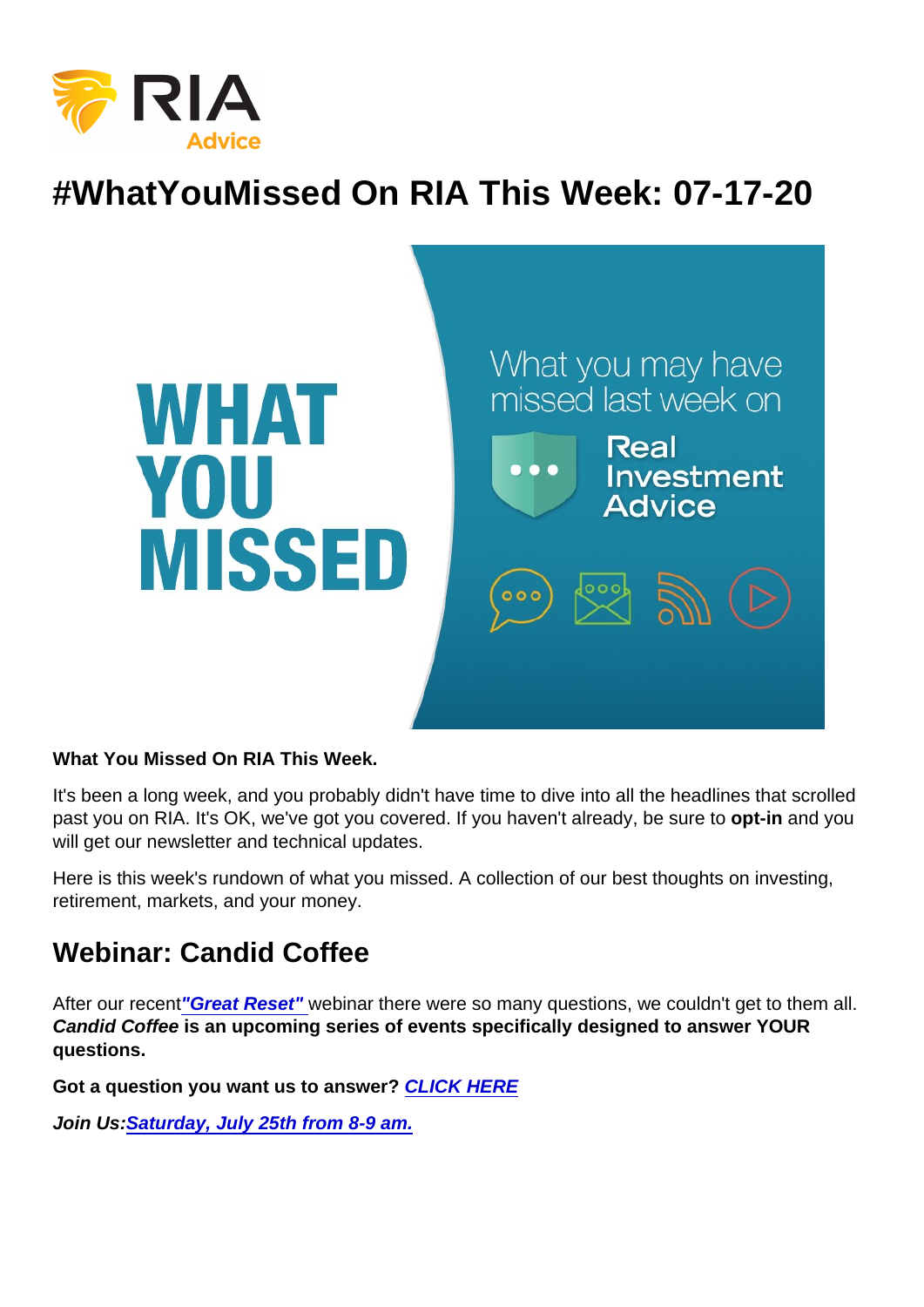# The Week In Blogs

Each week, the entire team at RIA publishes the research and thoughts which drive the portfolio management strategy for our clients. The important focus are the risks which may negatively impact our client's capital. If you missed our blogs last week, these are the risks we are focusing on now.

https://realinvestmentadvice.com/macroview-the-threats-to-the-bullish-thesis-havegrown/

https://realinvestmentadvice.com/the-fed-will-never-stop-qe-as-interest-rates-cant-riseever/

https://realinvestmentadvice.com/technically-speaking-golden-cross-arrives-are-thebulls-safe/

https://realinvestmentadvice.com/passive-fingerprints-are-all-over-this-crazy-market/

https://realinvestmentadvice.com/robertson-market-review-q2-2020-calibrating-thecraziness/

### Our Latest Newsletter

Each week, our newsletter covers important topics, events, and how the market finished up the week. Our technical review provides the basis of how we are positioning our client portfolios, what we expect to happen, and how to trade it.

\_\_\_\_\_\_\_\_\_\_\_\_\_\_\_\_\_\_\_\_\_\_\_\_\_\_\_\_\_\_\_\_\_\_\_\_\_\_\_\_\_\_\_\_\_\_\_\_\_\_\_\_\_\_\_\_\_\_\_\_\_\_\_\_\_\_\_\_\_\_\_\_\_\_\_\_\_\_\_\_

https://realinvestmentadvice.com/this-is-nuts-again-reducing-risk-as-tech-goes-1999- 07-11-20/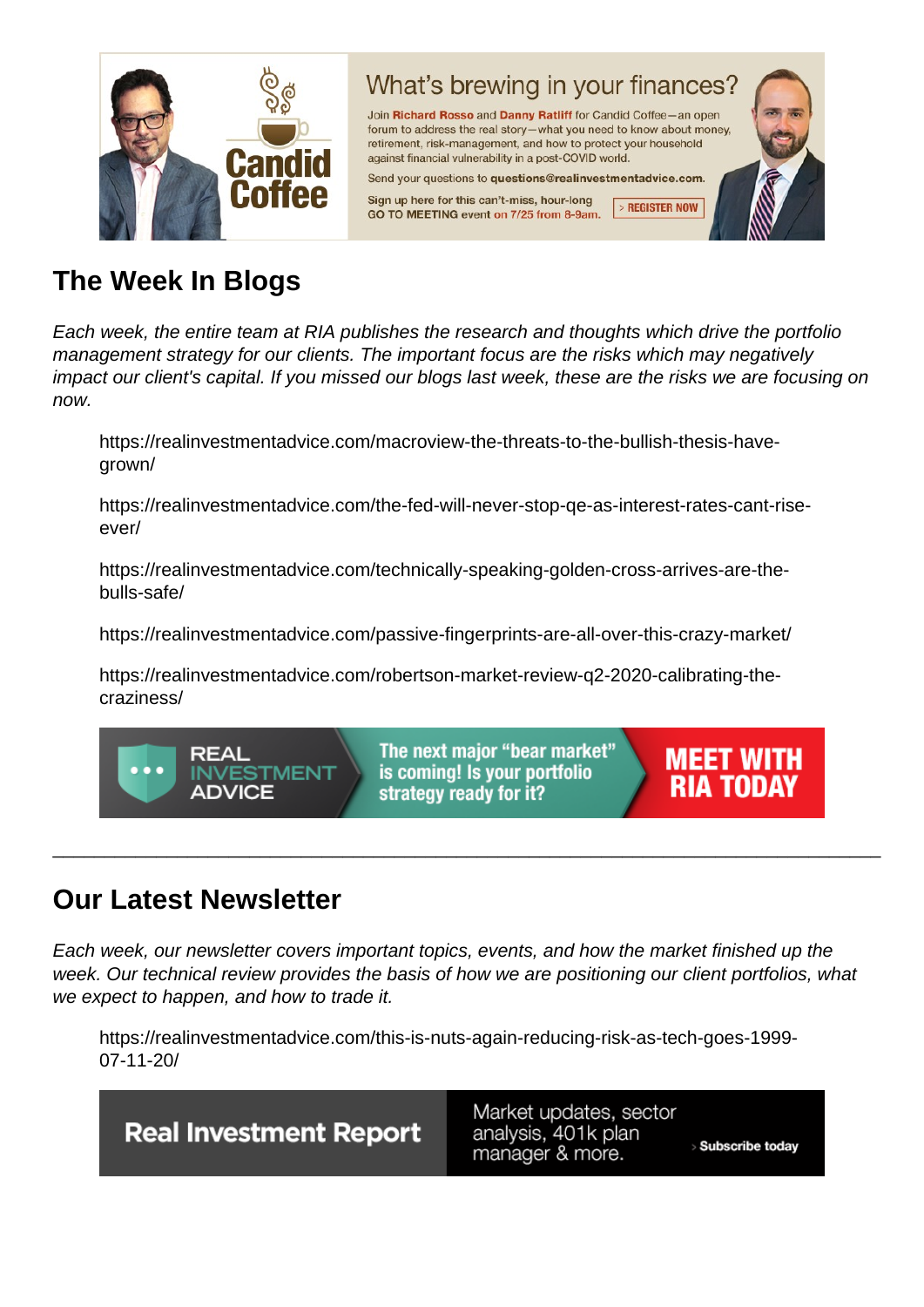# What You Missed: RIA Pro On Investing

RIA Pro is our premium investment analysis, research, and data service. [\(Click here](https://riapro.net/register) to try it now and get 30-days free) If you are a DIY investor, this is the site for you. RIAPRO has all the tools, data, and analysis you need to build and manage your own money.

\_\_\_\_\_\_\_\_\_\_\_\_\_\_\_\_\_\_\_\_\_\_\_\_\_\_\_\_\_\_\_\_\_\_\_\_\_\_\_\_\_\_\_\_\_\_\_\_\_\_\_\_\_\_\_\_\_\_\_\_\_\_\_\_\_\_\_\_\_\_\_\_\_\_\_\_\_\_\_\_

https://realinvestmentadvice.com/tpa-analytics-this-rally-is-impossibly-narrow-2/

### The Best Of "The Real Investment Show"

What? You didn't tune in last week. That's okay. Here are the best moments from the ["Real](https://www.youtube.com/channel/UCXVMMgEidXlrTM1coedg70A/videos) [Investment Show."](https://www.youtube.com/channel/UCXVMMgEidXlrTM1coedg70A/videos) Every week, we cover the topics that mean the most to you from investing, to markets, and your money.

\_\_\_\_\_\_\_\_\_\_\_\_\_\_\_\_\_\_\_\_\_\_\_\_\_\_\_\_\_\_\_\_\_\_\_\_\_\_\_\_\_\_\_\_\_\_\_\_\_\_\_\_\_\_\_\_\_\_\_\_\_\_\_\_\_\_\_\_\_\_\_\_\_\_\_\_\_\_\_\_

\_\_\_\_\_\_\_\_\_\_\_\_\_\_\_\_\_\_\_\_\_\_\_\_\_\_\_\_\_\_\_\_\_\_\_\_\_\_\_\_\_\_\_\_\_\_\_\_\_\_\_\_\_\_\_\_\_\_\_\_\_\_\_\_\_\_\_\_\_\_\_\_\_\_\_\_\_\_\_\_

https://youtu.be/GPfEWIoe19o

#### What You Missed: Video Of The Week

The Abuse Of Economic Theory

Mike Lebowitz and I discuss the ongoing abuse of Economic theory in the hopes that someday it might actually work.

https://www.youtube.com/watch?v=ONJvjZT1-QY

### What You Missed: Our Best Tweets

If you don't follow us on Twitter, that is where we drop some quick market, investing, and financial thoughts. Here are a few from this past week that we thought you would enjoy. Follow us on twitter @lanceroberts and @michaellebowitz.

\_\_\_\_\_\_\_\_\_\_\_\_\_\_\_\_\_\_\_\_\_\_\_\_\_\_\_\_\_\_\_\_\_\_\_\_\_\_\_\_\_\_\_\_\_\_\_\_\_\_\_\_\_\_\_\_\_\_\_\_\_\_\_\_\_\_\_\_\_\_\_\_\_\_\_\_\_\_\_\_

https://twitter.com/LanceRoberts/status/1283717350546644993?s=20